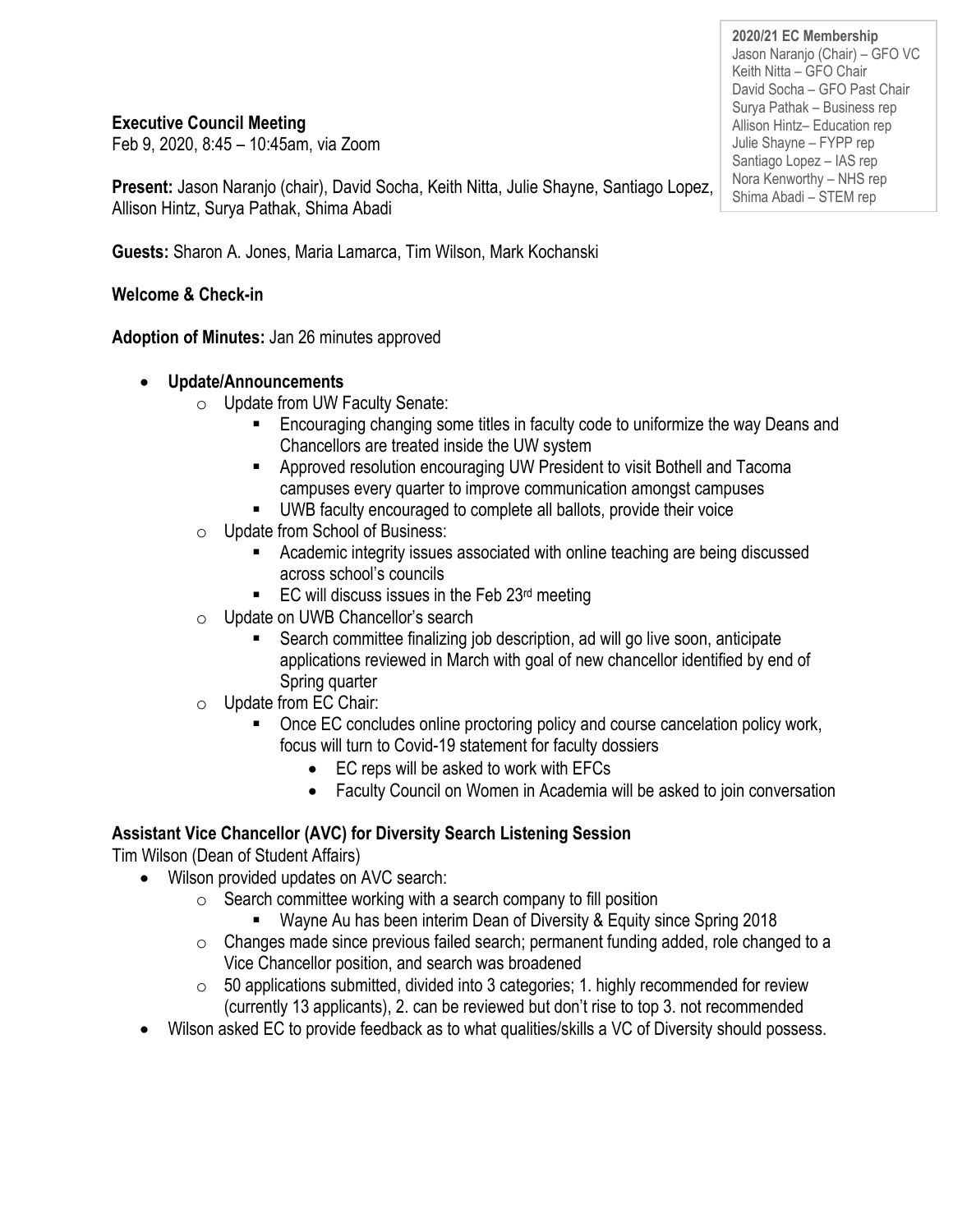#### **Discussion:**

- $\circ$  Prioritizes making space for advocates for trans, non-binary, queer and other marginalized students to help navigate hostile environments.
- o Knows and understands UWB values, can balance narrative and institutional data to craft policy and make policy decisions that bring UWB into the future.
- o Pursuing DEI agenda using data an ally in advancing needs that arise from data.
- $\circ$  Responds quickly, adapts to constantly changing situations while remaining thoughtful, reaching out to students, staff, faculty, to engage in deeper conversations.
- $\circ$  Broad understanding of community partnerships, provides guidance for evaluating equity in those partnerships.
	- Will help make UWB a hub for educational equity in the region diversity, equity, inclusion, and belonging in professional learning with partners
- $\circ$  Coalition-builder, thoughtful, trusted, can see big picture from a pragmatic, grounded perspective. Dedicated to bringing diverse groups together in order to improve.
- $\circ$  If UWB is committed to DEI, then adequate resources need to be made available to ensure VC of Diversity can do the work.

Wilson thanked everyone and said he will provide EC feedback to search committee. Further feedback or comments can be sent to him or to EC Chair.

#### **Discussion & Planning for Commencement**

Naranjo and Nitta asked EC for feedback to provide to Chancellor Yeigh as to what 2021 UWB commencement should look like considering the ongoing restrictions/risks of Covid-19. Yeigh will provide recommendation to UW President. Date of event cannot be changed. One suggestion: record students ahead of time individually receiving diplomas (invite to campus in small groups, over 3-day period, socially distance, no contact, on UWB sports field), splice clips together and stream online on graduation day.

#### **Discussion**

- o Masks need to be required for all and social distancing enforced
	- Will be difficult, students will want to remove masks for photos and will want socialize with peers they haven't seen
	- Hard to ask faculty/staff to enforce social distancing rules
- $\circ$  Students could record their own short video and those could run online on grad day
- $\circ$  Need to consider message UWB is sending by bringing groups of people together during pandemic. Need to put public health and safety first.
	- UWB is public stewards and can shape the way celebrating is done
- $\circ$  Send care packages to students and maybe student families
- o Graduation is a celebration of students and families. UWB needs to create messaging and a virtual event that lifts families and communities who can't celebrate in ways imagined.
- o Need a lot of faculty involvement
- $\circ$  Invitation is open for class of 2020 to participate in 2021 event. That invitation may remain open for 2020 and 2021 students for 2022 commencement.

Nitta summarized that EC's recommendations are to prioritize the state of pandemic and issues around broader public health first.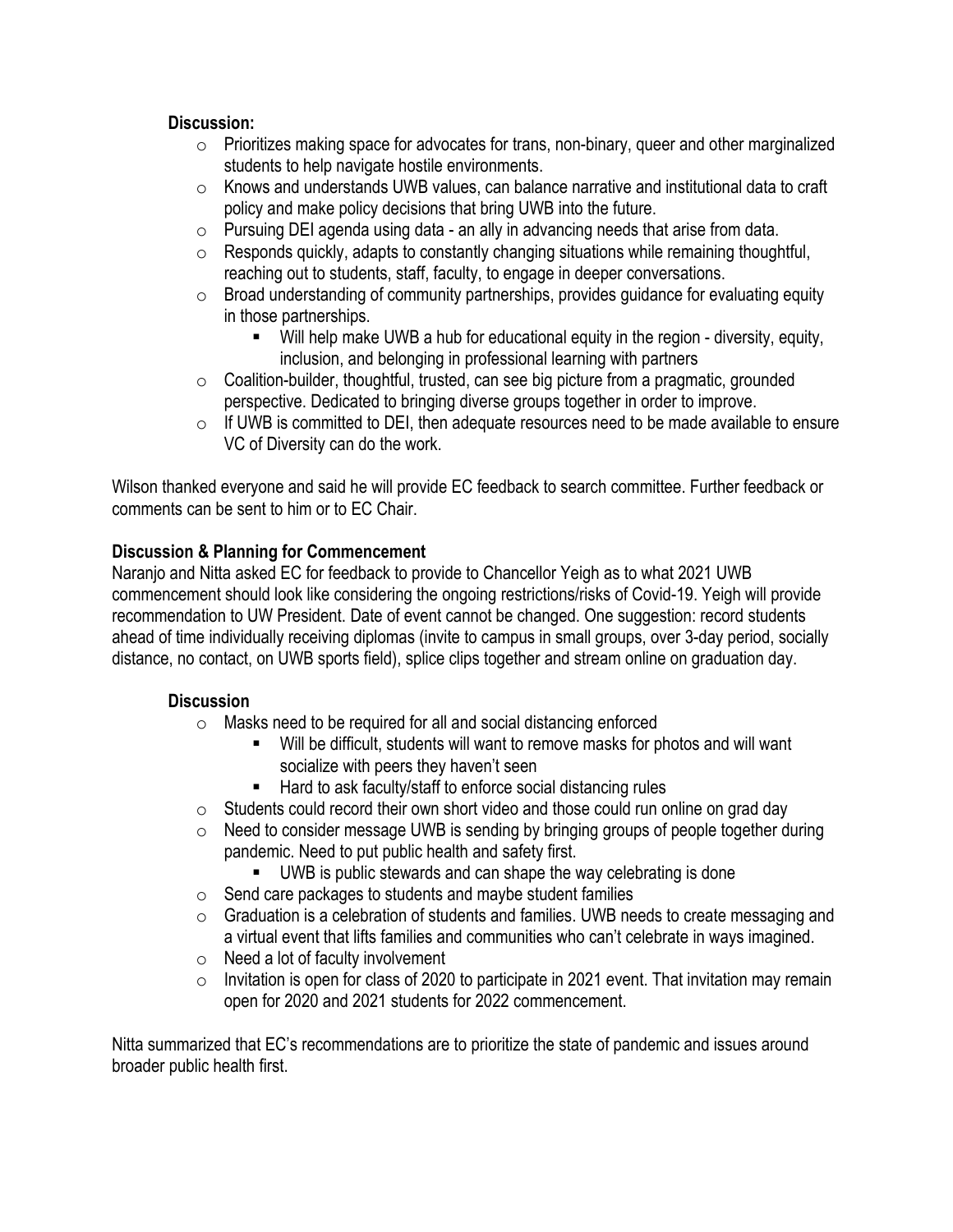#### **Discussion & Planning for COVID P&T Policy**

Naranjo reported that VCAA has asked EC to consider and craft statement that all faculty can include in P&T dossiers to frame hardships and barriers that the public health crisis has created for faculty work and productivity. Discussion needed in order to surface shared values and commitments and to distill ideas into actionable policy. EC needs to determine a) how to gather faculty voice from campus at large and b) timeline for bringing work to a vote. Naranjo invited VCAA jones to speak about what she would like to see from EC and from campus:

Jones stated that there is currently no effort at tri-campus level to create Covid-19 statement and that she is gathering faculty feedback as to whether such a statement at UWB should be a campus-level or individual school level. Tri-campus views UWB as one unit so a campus-wide statement could be socialized while individual school statements could not. Jones then opened the discussion to the council for feedback:

#### **Discussion:**

- $\circ$  Statement needs to aligns with provost
- o IAS suggests campus-level statement, since all P&T cases go through CCPT- schools should align
- o STEM already moved school-level policy/statement forward
	- Started with review of statements from peer institutions across country
		- $\circ$  Key thing borrowed; faculty member can include a contextual statement describing how Covid-19 impacted them personally. It is not required.
	- 2-page document (page 1: prolog, page 2: instructions for faculty on writing optional statement and instructions for reviewers)
	- Policy would be on Interfolio for reviewers to see at all stages
	- STEM open to campus-wide statement, felt pressure to get something in place
- o If EC agrees on campus-level, it can be fast-tracked, people are heading toward P&T now
- o Need to be cognizant that faculty will feel the impact of this for years, not just 2020.
- o "Optional" choices tend to be exercised by most privileged. Best practices show an "opt out" option rather than an "opt in" option is more equitable.
	- STEM didn't want it to be mandatory, may be seen as invasion of privacy
- $\circ$  First page would automatically go in file so everyone's first page would look the same, faculty would elect to add personal statement
- $\circ$  Should view as first step to building better P&T process, not a complete answer
- o CCPT developing training for DEI in P&T process. Needs to improve in schools/divisions.
- o Can/should leadership push to include language around what constitutes discrimination in this context? Failure to account for ways Covid-19 has impacted productivity is grounds for discrimination. If not, faculty might not have anywhere to turn.
	- CCPT reviews implementation in schools, makes VCAA aware of any issues, VCAA calls out unfair practices.
- $\circ$  Should include links to data showing productivity stall due to Covid-19.
	- Emotional labor of women and minorities even higher because they are trying to keep students afloat.
- $\circ$  Needs to be strong campus-level statement that aligns with provost. One small but important first step in respect to equity in faculty compensation.
- o Chair suggested EC recommendation be to use STEM statement as base plate for potential campus-level policy and add language to better meet needs of schools.